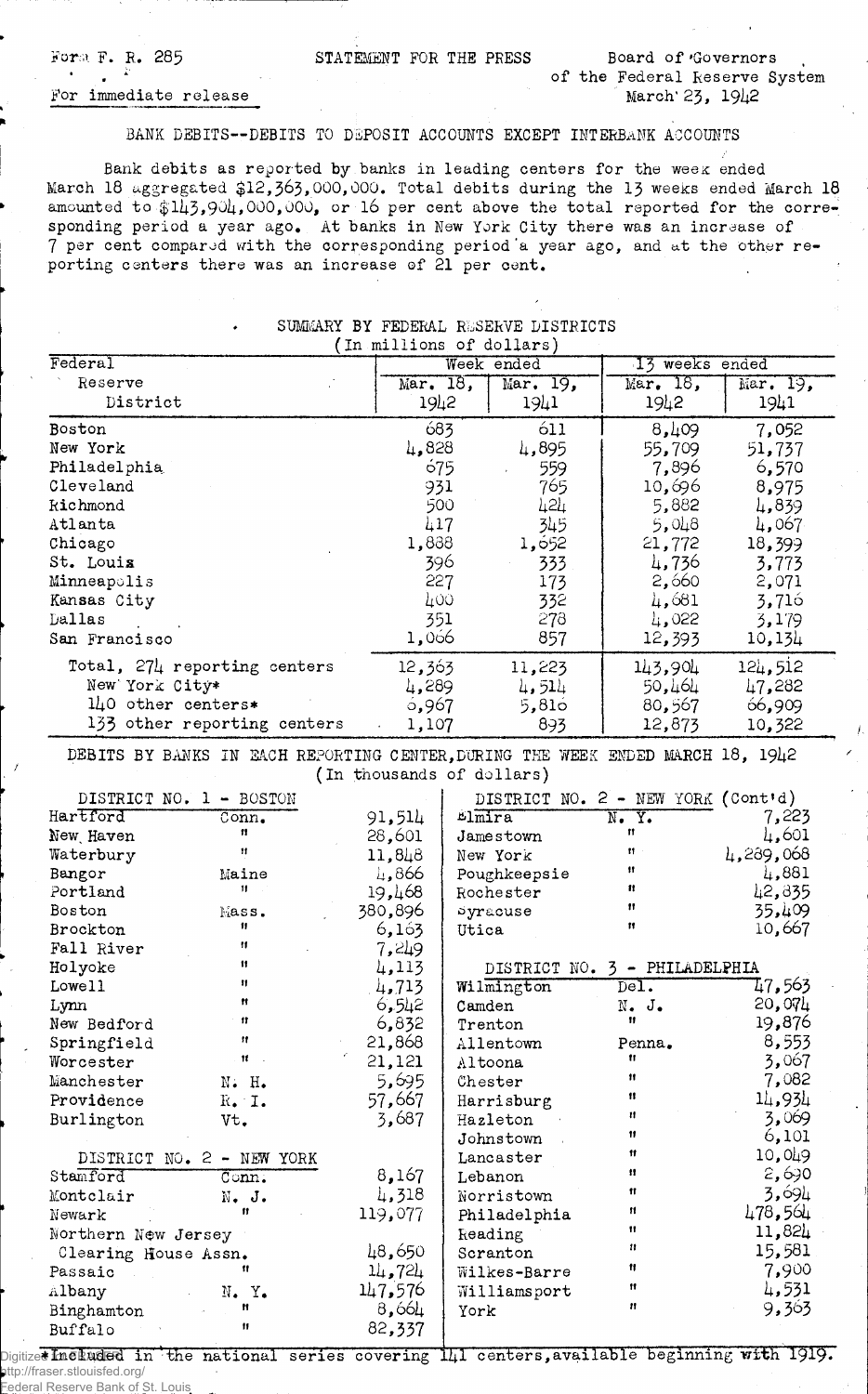Form F. R. 285-a

DEBITS BY BANKS IN EACH REPORTING CENTER, DURING THE WEEK ENDED MARCH 18, 1942 (In thousands of dollars)

|                             | LISTRICT NO. $L_1$ - CLEVELAND | (The onematics of actrate) |                  | DISTRICT NO. 6 - ATLANTA (Cont'd) |                 |
|-----------------------------|--------------------------------|----------------------------|------------------|-----------------------------------|-----------------|
| Lexington                   | Ky.                            | 5,258                      | Albany           | Ga.                               | 2,139           |
| Akron                       | Ohio                           | 30,442                     | Atlanta          | 11                                |                 |
| Canton                      | Ħ.,                            | 16,191                     | Augusta          | Ħ                                 | 74,912<br>9,806 |
| Cincinnati                  | $\mathbf{H}$                   | 138,820                    | Brunswick        | $\mathbf{H}$                      |                 |
| Cleveland                   | $\mathbf{H}$                   | 238,850                    | Columbus         | Ħ                                 | 922             |
| Columbus                    | Ħ                              | 59,710                     | Elberton         | Ħ                                 | 7,633           |
| Dayton                      | $\mathbf{H}$                   |                            | Macon            | 11                                | 427             |
| Hamilton                    | $\mathbf{H}$                   | 30,841                     |                  | $\mathbf{u}$                      | 7,112           |
| Lina                        | $\mathbf{H}$                   | 4,276                      | Newnan           | 11                                | 808             |
| Lorain                      | 11                             | 4,504                      | Savannah         | 11                                | 10,147          |
| Middletown                  | $\mathbf{H}$                   | 1,847                      | Valdosta         |                                   | 1,423           |
|                             | $\mathbf{H}$                   | 4,602                      | New Orleans      | La.                               | 75,753          |
| Springfield<br>Steubenville | $\mathbf{H}$                   | 6,357                      | Hattiesburg      | Miss.<br>11                       | 2,744           |
| Toledo                      | $\mathbf{H}$                   | 2,627                      | Jackson          | 11                                | 18,027          |
| $\mathcal{L}$               | 11                             | 51,748                     | Meridian         | 11                                | 4,184           |
| Warren                      | $\mathbf{H}$                   | 5,078                      | Vicksburg        |                                   | 2,306           |
| Youngstown                  | 11                             | 17,842                     | Chattanooga      | Tenn.                             | 19,145          |
| Zanesville                  |                                | 2,855                      | Mnoxville        | 11                                | 11,299          |
| Butler                      | Pa.<br>11                      | 3,596                      | Nashville        | 11                                | 28,526          |
| Erie                        | 11                             | 13,284                     |                  |                                   |                 |
| Franklin                    | 11                             | 1,181                      | DISTRICT NO.     | $7 -$ CHICAGO                     |                 |
| Greensburg                  |                                | 2,718                      | Aurora           | 111.                              | 4,245           |
| Homestead                   | Ħ                              | 1,217                      | Bloomington      | Ħ                                 | 3,862           |
| Oil City                    | $\mathbf{H}$                   | 4,561                      | Champaign-Urbana | Ħ                                 | 4,273           |
| Pittsburgh                  | n                              | 275,606                    | Chicago          | 11                                | 1,028,807       |
| Wheeling                    | W. Va.                         | 7,296                      | Danville         | Ħ                                 | 3,112           |
|                             |                                |                            | Decatur          | n                                 | 6,951           |
| DISTRICT NO.                | 5 - RICHMOND                   |                            | Blgin            | Ħ                                 | 2,709           |
| Washington                  | $D_{\bullet}$ $C_{\bullet}$    | 105,193                    | Moline           | 11                                | 3,252           |
| Baltimore                   | Md.                            | 142,794                    | Peoria           | 11                                | 21,591          |
| Cumberland                  | Ħ                              | 3,259                      | Rockford         | 11                                | 11,627          |
| Hagerstown                  | Ħ                              | 3,907                      | Springfield      | Ħ.                                | 8,567           |
| Asheville                   | N.<br>$\mathbb{C}$ .           | 4,824                      | Fort Wayne       | Ind.                              | 12,309          |
| Charlotte                   | 11                             | 35,187                     | Gary             | Ħ                                 | 4,903           |
| Durham                      | Ħ                              | 7,828                      | Hammond          | $^{\bullet}$                      | 3,469           |
| Greensboro                  | Ħ                              | 8,231                      | Indianapolis     | 11                                | 87,726          |
| Raleigh                     | Ħ                              | 14,543                     | South Bend       | 11                                | 14,472          |
| Wilmington                  | n                              | 5,912                      | Terre Haute      | Ħ                                 | 8,314           |
| Winston-Salem               | n                              | 17,042                     | Cedar Rapids     | Iowa                              | 8,755           |
| Charleston                  | $S \cdot C$ .                  | 8,973                      | Clinton          | 11.                               | 2,126           |
| Columbia                    | 11                             | 10,446                     | Davenport        | n                                 | 7,116           |
| Greenville                  | 11                             | 9,493                      | Des Moines       | 11                                | 43,581          |
| Spartanburg                 | Ħ                              | 4,373                      | Dubuque          | 11                                | 3,284           |
| Danville                    | Va.                            | 3,226                      | Mason City       | 11                                | 3,368           |
| Lynchburg                   | 11                             | 4,864                      | Muscatine        | 11                                | 1,038           |
| Newport News                | Ħ                              | 3,858                      | Sioux City       | 11                                | 14,295          |
| Norfolk                     | n                              | 22,259                     | Waterloo         | 11                                | 7,595           |
| Portsmouth                  | 11                             | 2,550                      | Adrian           | Mich.                             | 1,469           |
| Richmond                    | 11<br>$\mathbf{H}$             | 50,272                     | Battle Creek     | n                                 | 4,887           |
| Roanoke                     |                                | 9,786                      | Bay City         | 11                                | 4,327           |
| Charleston                  | Va.<br>₩.<br>$^{\bullet}$      | 15,498                     | Detroit          | Ħ                                 | 365,495         |
| Huntington                  |                                | 5,807                      | Flint            | 11                                | 9,726           |
|                             |                                |                            | Grand Rapids     | π.                                | 18,608          |
| DISTRICT NO. 6 - ATLANTA    |                                |                            | ${\tt Jackson}$  | Ħ                                 | 6,364           |
| Birmingham                  | Ala.                           | 39,346                     | Kalamazoo        | Ħ                                 | 8,130           |
| Dothan                      | 11                             | 1,796                      | Lansing          | 11                                | 9,429           |
| Mobile                      | 11                             | 20,098                     | Saginaw          | 11                                | 6,953           |
| Montgomery                  | 11                             | 7,322                      | Green Bay        | Wis.                              | 5,276           |
| Jacksonville                | Fla.                           | 32,113                     | Manitowoc        | 11                                | 2,718           |
| Miami                       | 11                             | 21,279                     | Milwaukee        | Ħ                                 | 113,812         |
| Pensacola                   | Ħ                              | 4,047                      | 0shkosh          | Ħ                                 | 3,004           |
| Tampu                       | Ħ                              | 13,670                     | Sheboygan        | 11                                | 6,247           |
|                             |                                |                            |                  |                                   | ٦.,             |

Corrected figures--week ended March 11,  $19\frac{1}{2}$ : South Bend, Ind.-  $16,8\frac{1}{4}$ .